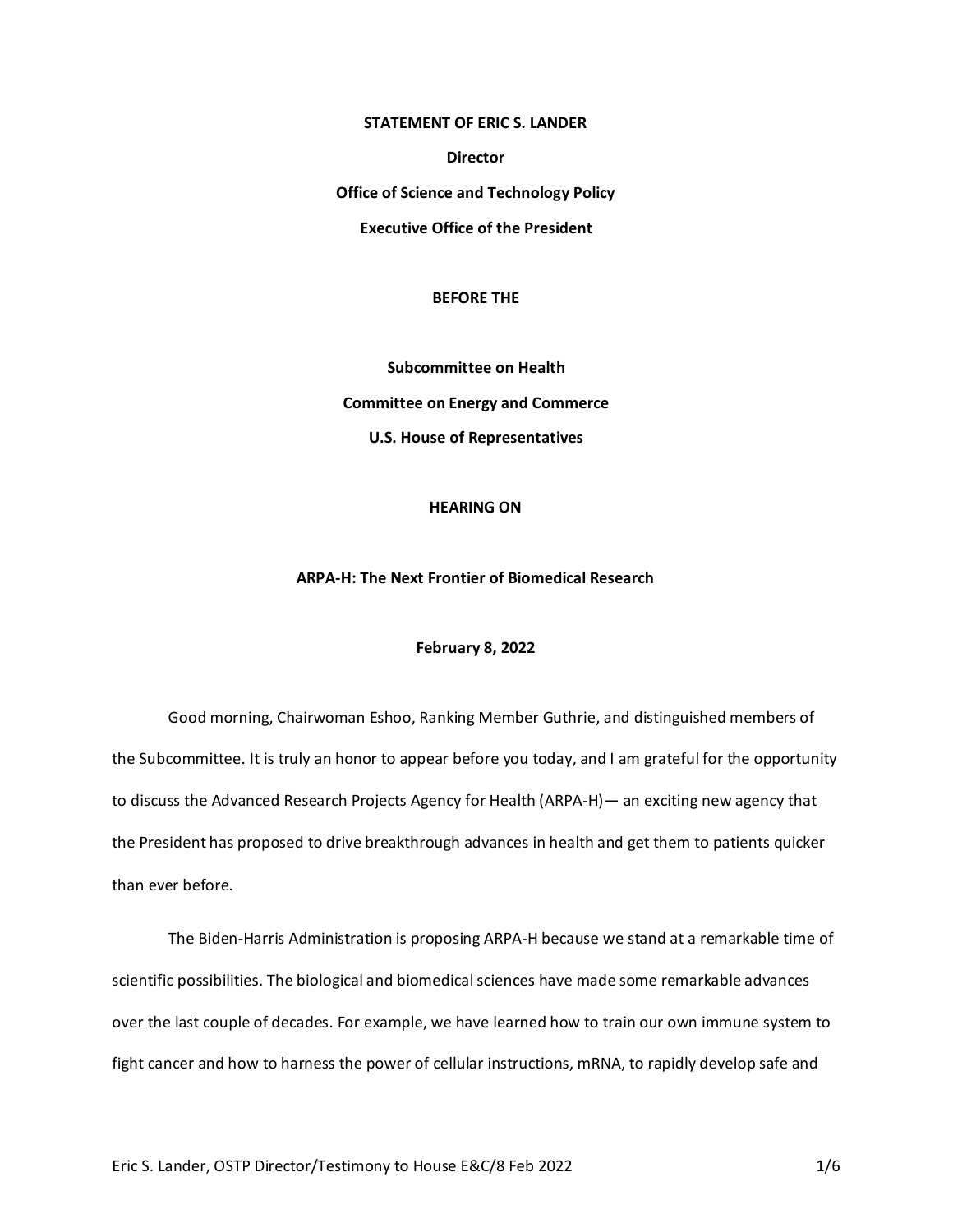effective COVID-19 vaccines. And those are just a glimpse of the types of medical breakthroughs — from the molecular to the societal — that are possible.

Despite the progress, there is still tremendous need for medical breakthroughs. During the many listening sessions that OSTP and NIH hosted about ARPA-H, we heard powerful stories about individual patients with serious diseases — ranging from pediatric brain cancer and pancreatic cancer, to Parkinson's and ALS, to a host of rare diseases – where, despite the medical advances in recent decades, breakthroughs are still desperately needed. There are many such stories among my own family and close friends, and I know there are many among yours as well.

We also need breakthroughs to address inequities in care, inequities experienced in rural areas, inequities experienced by communities of color, and inequities experienced by the disability community, among others.

The combination of human needs and remarkable possibilities challenges us to ask: *What more can we do to speed and revolutionize medicine — to lay the foundation – to improve the health of all Americans? And, how can we also drive innovations that transform healthcare access, equity, and quality, and reduce disparities?*

What might be possible? For example, one idea would be to use mRNA vaccines to teach our immune systems to recognize the 50 most common mutations in cells that drive cancers, so that our bodies would recognize and eliminate early cancer cells before they ever create a tumor. Another idea is to develop molecular 'zip codes' that would deliver drugs into only the specific types of cells where they are needed; this could greatly increase the efficacy of drugs and avoid side effects. But, transformative innovation can occur not only at the level of cells, but also across healthcare. A third idea would be to apply innovation to our Nation's efforts to address health inequities across America, particularly in underserved and low-income communities. We could bring together community health workers and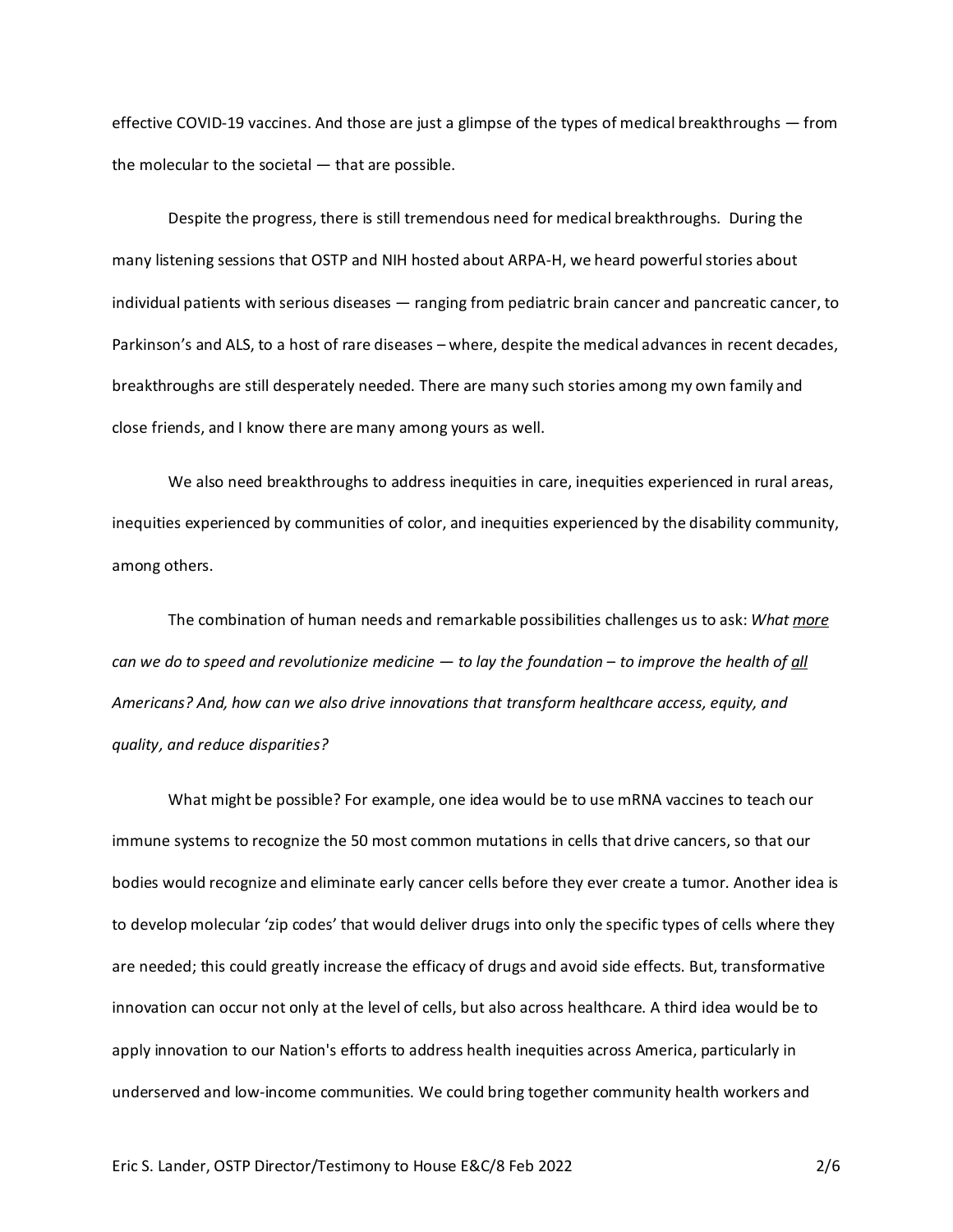cutting-edge health technologies to create effective systems that could help people manage chronic health conditions — with the goal of demonstrating rapid impact on health predictors, such as predictors of stroke and diabetes. We want to be able to encourage and to seize hundreds of ideas like these. ARPA-H can help us do that.

An important question to ask is: *Why do we need a new kind of research agency, ARPA-H, to drive this? Don't existing mechanisms suffice?*

The current biomedical research ecosystem in the United States is truly amazing. It consists of two components. The first is pathbreaking, curiosity-driven, *fundamental* research, largely supported by the National Institutes of Health (NIH), as well as other agencies, focused on understanding how the body works in health and disease; the NIH is recognized around the world as the crown jewel of biomedical research. The second is a vibrant biopharmaceutical industry focused on taking research through the development pipeline to bring vaccines, therapies, and devices to patients.

Unfortunately, the current system has gaps. Bold ideas that could make a big difference for patients can fall into these gaps, because they don't fit well within our mechanisms for supporting either fundamental research or commercial products. These ideas are often "use-driven" research — that is, research directed at solving a practical problem. They don't fit into existing mechanisms because they may be so risky, so costly, so broad in scope, so applied, so long-term, or so complex — in terms of requiring complex coordination across different groups— that they aren't suitable for basic research grants and also aren't suitable commercial projects.

Let me emphasize: The goal for ARPA-H is to fill an important gap. It's not to duplicate work that NIH already does. And, it's not to crowd out private sector efforts. The goal is to test transformative ideas that can have wider, faster impact than could happen through existing mechanisms — in the spirit of endeavors like the Human Genome Project or Operation Warp Speed.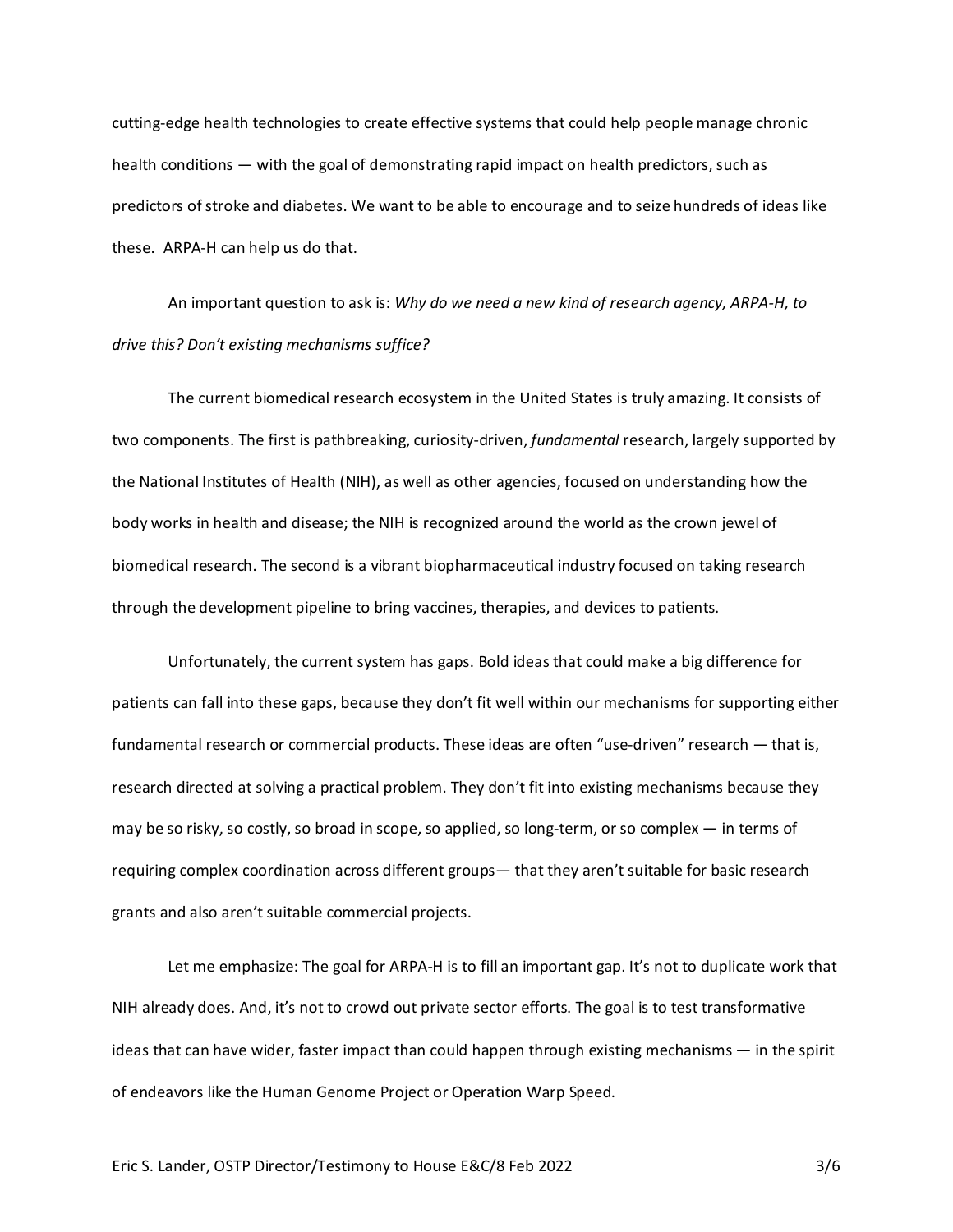Advancing these kinds of ideas requires a different approach to supporting biomedical research — one that exists in other areas of research and development — notably, at the Defense Advanced Research Projects Agency (DARPA).

As you know, DARPA is the legendary Defense Department agency that laid critical groundwork for the Internet, GPS, and much more. Launched in the wake of Sputnik, DARPA's mission is clear — to make pivotal investments in breakthrough technologies for national security. And it has been successful by pioneering a model that smartly blends boldness with discipline. For example:

- DARPA aims to be a lean and nimble organization with a fair amount of autonomy. It focuses on mission-driven research that could offer extraordinary returns, and program managers are empowered to take on bold, transformative ideas.
- At the same time, DARPA also brings discipline, including by placing limits on a program's duration and on staff's tenure. Program managers are appointed to short terms — typically around 4 years. Its director also serves for a limited period.

ARPA-H proposes to apply a similar model to propel bold projects in the biomedical and health ecosystem. The President's vision is to create a new kind of entity for biomedical research that will have the autonomy, authorities, and resources to boldly tackle big challenges facing human health. It will aim to benefit the health of *all* Americans by catalyzing health breakthroughs that cannot readily be accomplished through traditional research or commercial activity. It will support transformative programs that enable the emergence of new technologies, new capabilities, and new platforms to drive progress – across a broad range of diseases.

In doing so, programs supported by ARPA-H will focus on practical solutions through use-driven research that aims to foster breakthroughs ranging from the molecular to the societal scale — including advancing both individual health and health equity for all Americans. Because equity will be an essential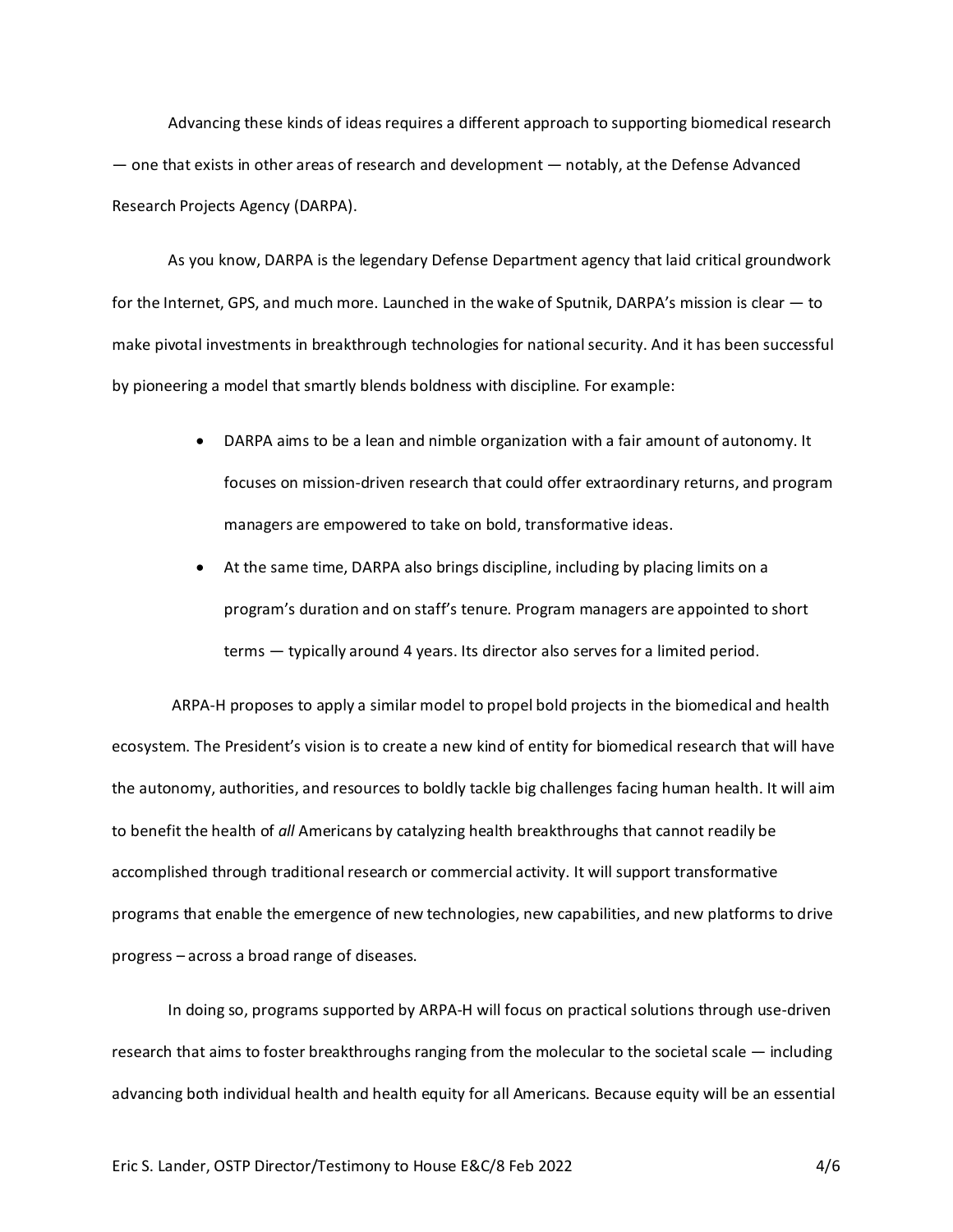element of ARPA-H, it will be key to its practices, including in hiring program managers with diverse perspectives about health challenges, in selecting programs that aim to fulfill a diverse range of needs, and in building interdisciplinary teams with unique expertise to accomplish program goals.

Echoing many elements of the DARPA model, ARPA-H will embrace urgency, nimbleness, and innovation, while also ensuring discipline. To do that, ARPA-H's culture will be key to its success. Like DARPA, it will have a flat, dynamic organizational structure — and the director and program managers will serve for only a limited time.

ARPA-H program managers will be given broad autonomy and the authority to drive innovation and be creative with their programs. They will each bring ideas about areas that are important and ripe for progress, and they will then solicit bold proposals in these areas. Adopting the DARPA model for review, ARPA-H program managers will use expert reviewers to evaluate whether the proposals hold great promise and meet the needs of the program, and then they will have the authority to assemble portfolios of projects and teams to tackle important goals. Through this model, DARPA attracts remarkable people to come into the federal government for limited periods of time to try to make a big impact; ARPA-H will aim to do the same.

We should be clear: Some ARPA-H programs will fail. That's not only OK - it's an essential feature of the model. To take on potentially transformative ideas, one must accept some degree of failure. If no ARPA-H programs fail, then ARPA-H is being too risk-averse.

ARPA-H will need to work across a wide range of sectors, including having close relationships and collaborations with patient groups, industry, academia, NIH Institutes and Centers, and other federal agencies. It will also need to work across a wide range of disciplines, including those that don't traditionally engage in biomedical research, to draw them in. ARPA-H should avoid areas of research that are already well-supported by research stakeholders, unless it can bring a very different approach.